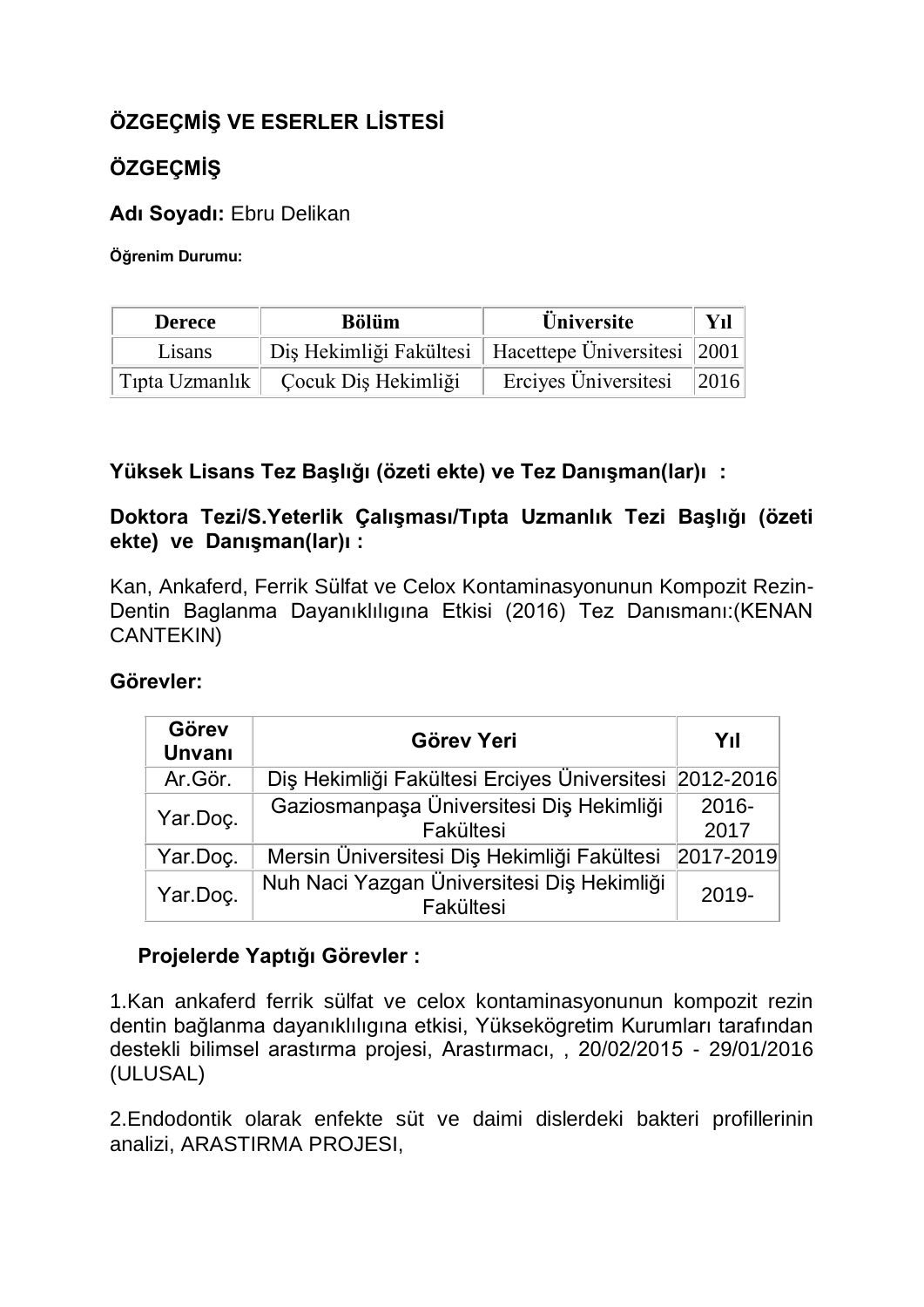Yürütücü: TEZCAN ÜLGER SEDA,Arastırmacı: DELIKAN EBRU, Arastırmacı:KESIM BERTAN, ,

09/11/2017 (Devam Ediyor) (ULUSAL)

3.Rat Femur Modelinde Retrograd Dolgu Materyallerinin Osteoindüktif Potansiyelinin Histolojik

Degerlendirilmesi, Yüksekögretim Kurumları tarafından destekli bilimsel arastırma projesi,

Arastırmacı:ÖZCAN KÜÇÜK AYSE, Yürütücü:AKSU SEÇKIN,Arastırmacı:DELIKAN EBRU, 01/06/2018

(Devam Ediyor) (ULUSAL)

**ESERLER**

**A. Uluslararası hakemli dergilerde yayımlanan makaleler :**

**A1**. DELİKAN EBRU, CANTEKİN KENAN (2019). The Effects of Various Hemostatic Agents on Shear-bond Strength in Primary Teeth: An In Vitro Study. Journal of Advanced Oral Research 10.1 (2019): 24-29.

**A2**. KESKINRÜZGAR AYDIN, ÖZCAN KÜÇÜK AYSE, DELIKAN EBRU (2018). Knowledge, Attitude, and

Practices of Oral and Maxillofacial Surgeons Regarding Behavior Guidance Techniques for Managing Child Patients. Cumhuriyet Dental Journal, 21(4), 311-318., Doi: 10.7126/cumudj.

**A3**. KESIM BERTAN, AK BURAK, ÜSTÜN YAKUP, DELIKAN EBRU, GÜNGÖR AHMET (2018). Effect of Chitosan on Sealer Penetration into the Dentinal Tubules. Nigerian Journal of Clinical Practice, 21(10), 1284-1290., Doi: 10.4103/njcp.njcp\_127\_18

**A4**. TOPÇUOGLU GAMZE, TOPÇUOGLU HÜSEYIN SINAN, DELIKAN EBRU, AYDINBELGE MUSTAFA, DOGAN SALIH (2017). Postoperative pain after root canal preparation with hand and rotary files in primary molar teeth. Pedıatrıc Dentıstry, 39(3), 192-196.

**A5**. CANTEKIN KENAN, ARSLAN DURAN, DELIKAN EBRU (2015). Presence and distribution of dental enamel defects recurrent aphthous lesions and dental caries in children with celiac disease. Pakistan Journal of Medical Sciences, 31(3), 606-609.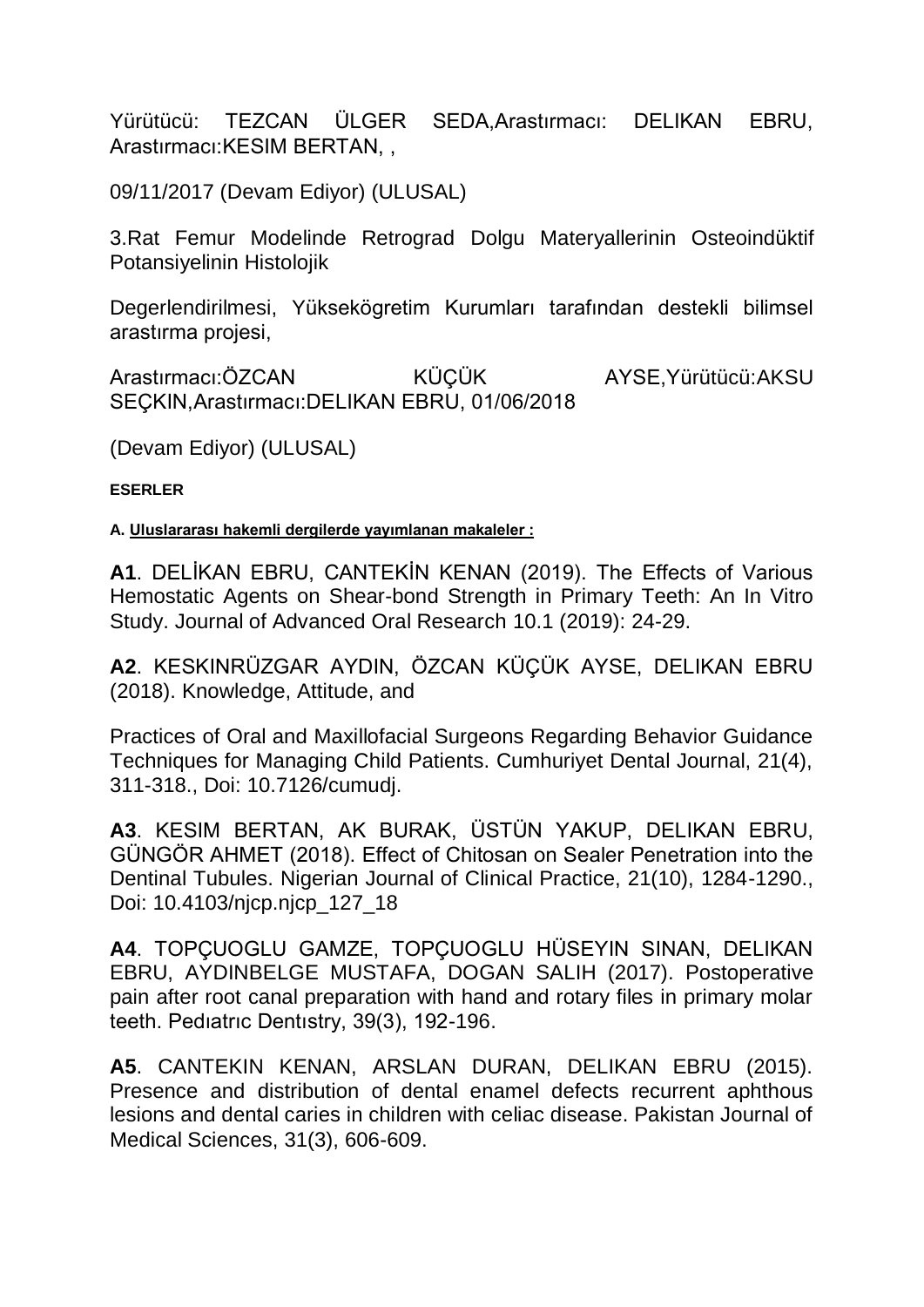**A6**. CANTEKIN KENAN, SEKERCI AHMET ERCAN, PEDUK KÜBRA, DELIKAN EBRU, ÖZAKAR ILDAY NURCAN, DEMIRBUGA SEZER, MILOGLU ÖZKAN (2014). Dental Age Assessment for Different Climatic Regions. Amerıcan Journal Of Forensıc Medıcıne And Pathology, 35(3), 197- 200.

**A7**. CANTEKIN KENAN, YILDIRIM MUSTAFA DENIZHAN, DELIKAN EBRU,Çetin Seçil (2014). Postoperative discomfort of dental rehabilitation under general anesthesia. Pakistan Journal of Medical Sciences, 30(4), 784- 788.

**A8**. CANTEKIN KENAN, BÜYÜK SÜLEYMAN KUTALMIS, DELIKAN EBRU,Pedük kübra,DEMIRBUGA SEZER

(2014). Pulp chamber temperature increase from curing light units: an in vitro study. Journal of dentistry for children, 81(3), 128-132.

**A9**. CANTEKIN KENAN, DELIKAN EBRU, ÇALISKAN SEÇIL (2014). In vitro bond strength and fatigue stress test evaluation of different adhesive cements used for fixed space maintainer cementation. European Journal of Dentistry, 8(3), 314, Doi: 10.4103/1305-7456.137632

**A10**. CANTEKİN K, HERDEM G, DELİKAN E. (2014). Regenerative endodontic treatment (revascularization) for necrotic immature premolar. *Journal of Pediatric Dentistry*, *2*(2), 78.

#### **B. Uluslararası bilimsel toplantılarda sunulan ve bildiri kitaplarında (p***roceedings***) basılan bildiriler :**

**B1**. DELIKAN EBRU, ÖZCAN KÜÇÜK AYSE (2018). Assessment of knowledge and awareness of parents

about bruxism in children. International Association of Paediatric Dentistry Regional Meeting 25th

Congress of Turkish Society of Paediatric Dentistry, 92 (Özet Bildiri/Sözlü Sunum)

**B2**. ERZEK DUYGU, ÇALISKAN SEÇIL, DELIKAN EBRU, AKSU SEÇKIN (2018). Oral treatment

management of patient with molar incisor hypomineralization. International Association of

Paediatric Dentistry Regional Meeting 25th Congress of Turkish Society of Paediatric Dentistry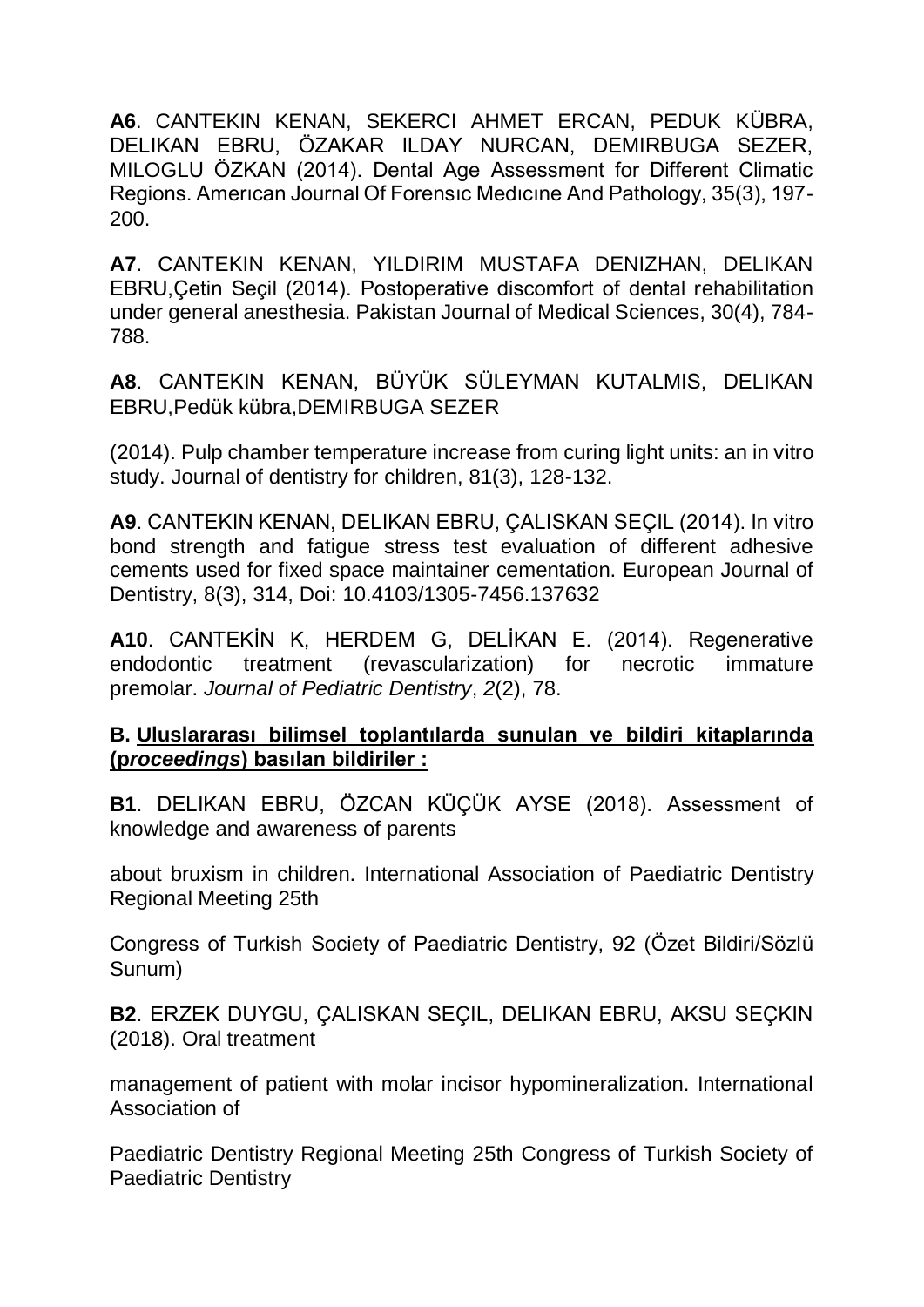(Poster)

**B3**. GÖGÇE ÖZGE, ÇALISKAN SEÇIL, DELIKAN EBRU, KIZILASLAN SENA (2018). Dental trauma

knowledge of emergency medical doctors: a survey study.. International Association of Pediatric

Dentistry Regional Meeting, 25th Congress of Turkish Society of Paediatric Dentistry (Sözlü Sunum)

**B4**. DELIKAN EBRU (2018). Çocuklarda dental travma nedeniyle olusan kök kırıklarında farklı tedavi

yaklasımları: Üç olgu sunumu. II. International Scientific and Vocational Studies Congress (Özet

Bildiri/Sözlü Sunum)

**B5**. DELIKAN EBRU, KIZILASLAN SENA, ÇALISKAN SEÇIL (2018). Evaluation of occupational burnout

levels of dental nurses. World Congress on Nursing and Healthcare (Sözlü Sunum)

**B6**. ÇALISKAN SEÇIL, KIZILASLAN SENA, DELIKAN EBRU (2018). Parenteral satisfaction after dental

rehabilitation under general anesthesia in children. World Congress on Dental Oral Health 2018

(Özet Bildiri/Sözlü Sunum)

**B7**. DELIKAN EBRU, KIZILASLAN SENA, ÇALISKAN SEÇIL (2018). Knowledge levels of senior dental

students about traumatic dentoalveolar injuries. World Congress on Dental Oral Health 2018

(Özet Bildiri/Sözlü Sunum)

**B8**. ÇALISKAN SEÇIL, KIZILASLAN SENA, DELIKAN EBRU (2018). Role of the nurses to four-handed

technique applications in pediatric dentistry. World Congress on Nursing Healthcare (Sözlü Sunum)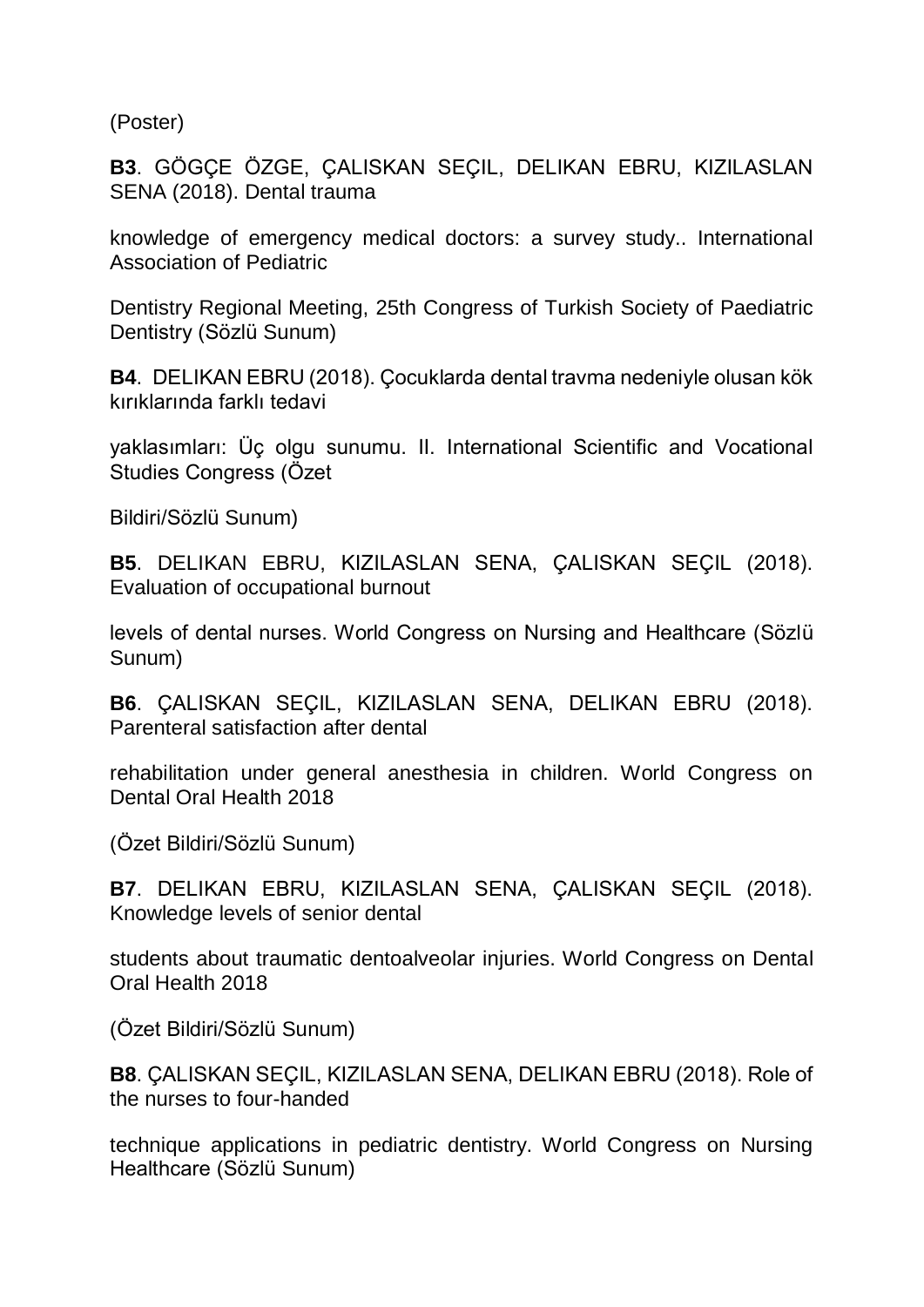**B9**. DELIKAN EBRU, ÖZCAN KÜÇÜK AYSE (2018). Agız, Dis ve Çene Cerrahisi Uzmanlarının Çocuk

Hastalarda Uygulanan Davranıs Yönlendirme Tekniklerine Iliskin Bilgi, Tutum ve Uygulamaları. Turkish Association of Oral and Maxillofacial Surgery 25th International Scientific Congress (Özet Bildiri/Sözlü Sunum)

**B10**. ÖZCAN KÜÇÜK AYSE, DELIKAN EBRU, KARAHAN FERYAL (2018). Kostmann Sendromlu bir çocugun

agız bulguları. Turhish association of oral and maxillofacial surgery 25th international scientific congress (Özet Bildiri/Poster)

**B11**. KOÇAK NAZAN, DELIKAN EBRU (2018). The effect of poster and oral presentation training on the

management of traumatic dental injury in pediatric dental patients. IAOMS - AÇBID Joint

Congress 2018- 12. Kongre (Özet Bildiri/Sözlü Sunum)

**B12**. DELIKAN EBRU, AKSU SEÇKIN, ÇALISKAN SEÇIL (2018). Çocuk Hastalarda Multidisipliner Dis

Hekimligi Tedavilerinde Kullanilan Davranis Yönlendirme Teknikleri. II. Uluslararası Multidispliner Çalısmaları Kongresi (Özet Bildiri/Sözlü Sunum)

**B13**. ERAGCA RABIA, DELIKAN EBRU, ALTAN HALENUR (2017). Dental Travmaya Ugramıs ve Radikler

Kist Gelismis Genç Daimi Keser Dise Rejeneratif Endodontik Tedavi Uygulaması. TDB 23. International Dental Congress (Özet Bildiri/ Poster)

**B14**. ALTAN HALENUR, DELIKAN EBRU, AKKOÇ SÜMEYRA (2017). Dental Travmaya Ugramıs Genç Daimi

Dislerde Rejeneratif Pulpa Tedavisi. 23th International Dental Congress (Özet Bildiri/ Poster)

**B15**. CANTEKIN KENAN, DELIKAN EBRU (2015). Conservative Treatment of the Dentigerous Cyst A case Report. 47th Meeting of the Continental European Division of the International Association for Dental Research (CED-IADR) (Özet Bildiri/Poster)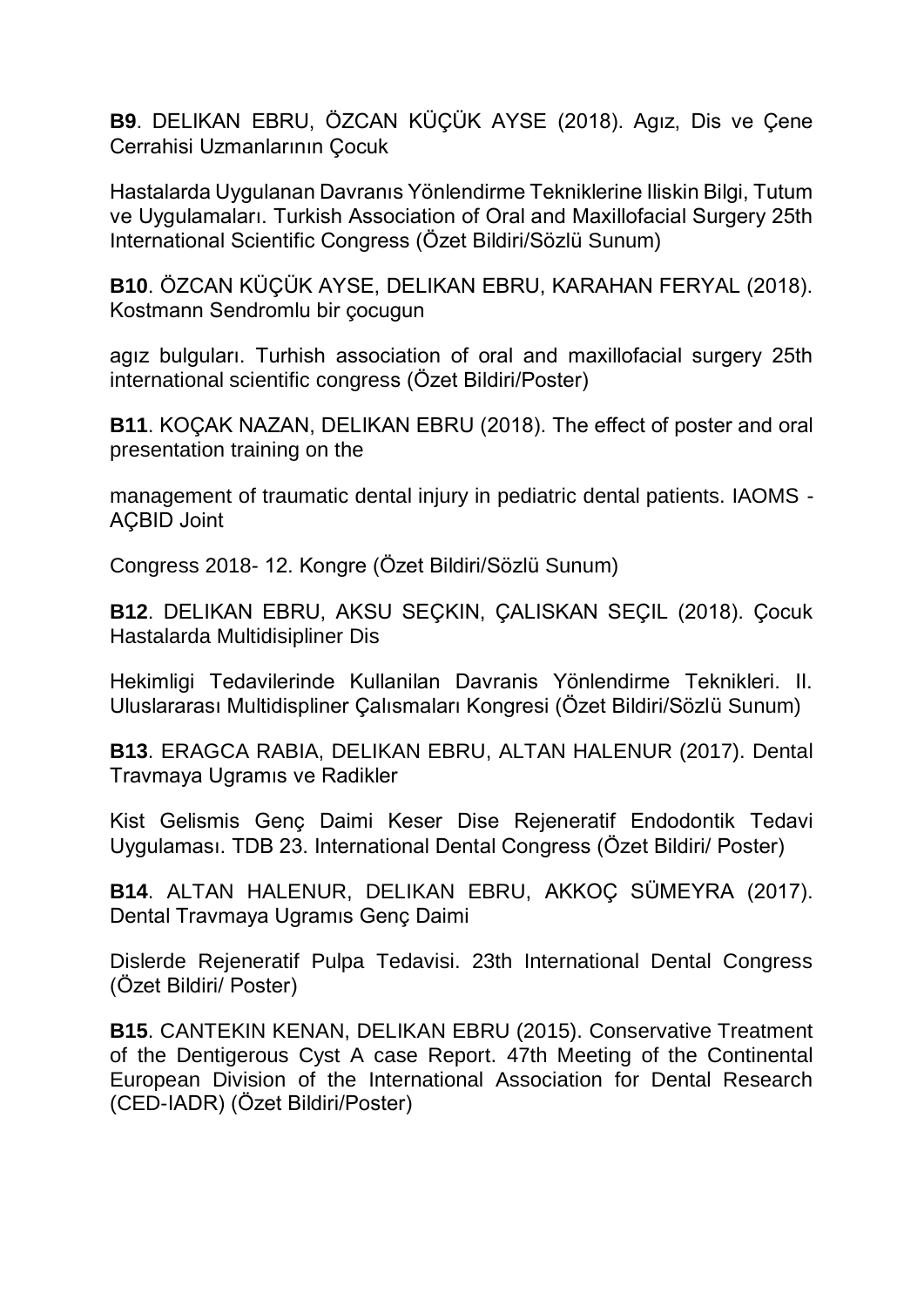**B16**. AYDINBELGE MUSTAFA, DOGAN SALIH, DELIKAN EBRU (2014). Root resorption due to trauma related with malformed root formation. 18th World Congress on Dental Traumatology (Özet Bildiri/ Poster)

**B17**. CANTEKIN KENAN, DELIKAN EBRU, ÇETİN SEÇİL, YILDIRIM MUSTAFA DENIZHAN (2013). Discomforts

after dental rehabilitation under general anesthesia with nasotracheal intubation. 101. FDI Kongresi (Özet Bildiri/Poster)

**B18**. CANTEKİN, K.; DELİKAN, E. Sabit yer tutucu simantasyonunda kullanılan 5 farklı yapıştırıcı simanın bağlanma dayanıklılığı ve sağkalımın in vitro olarak değerlendirilmesi, 20. Türk Pedodonti Derneği Bilimsel Kongresi 2013 Kayseri

## **C. Yazılan ulusal/uluslararası kitaplar veya kitaplardaki bölümler :**

#### **C2. Yazılan ulusal/uluslararası kitaplardaki bölümler :**

**C2.1**. DELIKAN, E. Akademisyen Yayınevi Bilimsel Araştırmalar Kitabı Diş Hekimliği, ISBN: 9786052580639, Akademisyen, Baskı Sayısı: 1, Baskı Adet Sayısı: 0, 218 Sayfa, Türkçe, Ankara, Türkiye, 2018.

**C2.2**. DELIKAN, E. Akademisyen Yayınevi Bilimsel Araştırmalar Kitabı Diş Hekimliği, ISBN: 9786052580639, Akademisyen, Baskı Sayısı: 1, Baskı Adet Sayısı: 0, 218 Sayfa, Türkçe, Ankara, Türkiye, 2018.

## **D. Ulusal hakemli dergilerde yayımlanan makaleler :**

**D1**. DELIKAN EBRU; KOÇAK NAZAN (2019). Travmatik dental yaralanmalar konusunda hazırlanan eğitici broşürün ebeveyn bilgi düzeyi ve tutumu üzerine etkisinin değerlendirilmesi. Selcuk Dental Journal, 6.1: 38-43.

**D2**. DELIKAN EBRU (2018). Süt dişi pulpotomi tedavilerinde kullanılan hemostatik ajanlar. yeditepedentaljournal, 14(2), 109-116. (Derleme Makale)

**D3**. CANTEKIN KENAN, DELIKAN EBRU (2014). Ektodermal Dısplazılı Çocuk Hastada Dental Tedavı Yaklasımı: Bır Olgu Raporu. J Dent Fac Atatürk Uni, 24(3), 413-417. (Vaka Takdimi)

#### **E. Ulusal bilimsel toplantılarda sunulan ve bildiri kitaplarında basılan bildiriler:**

**E1**. CANTEKIN KENAN, DELIKAN EBRU (2014). Çölyak hastası çocuklarda dental mine defektleri rekürrent